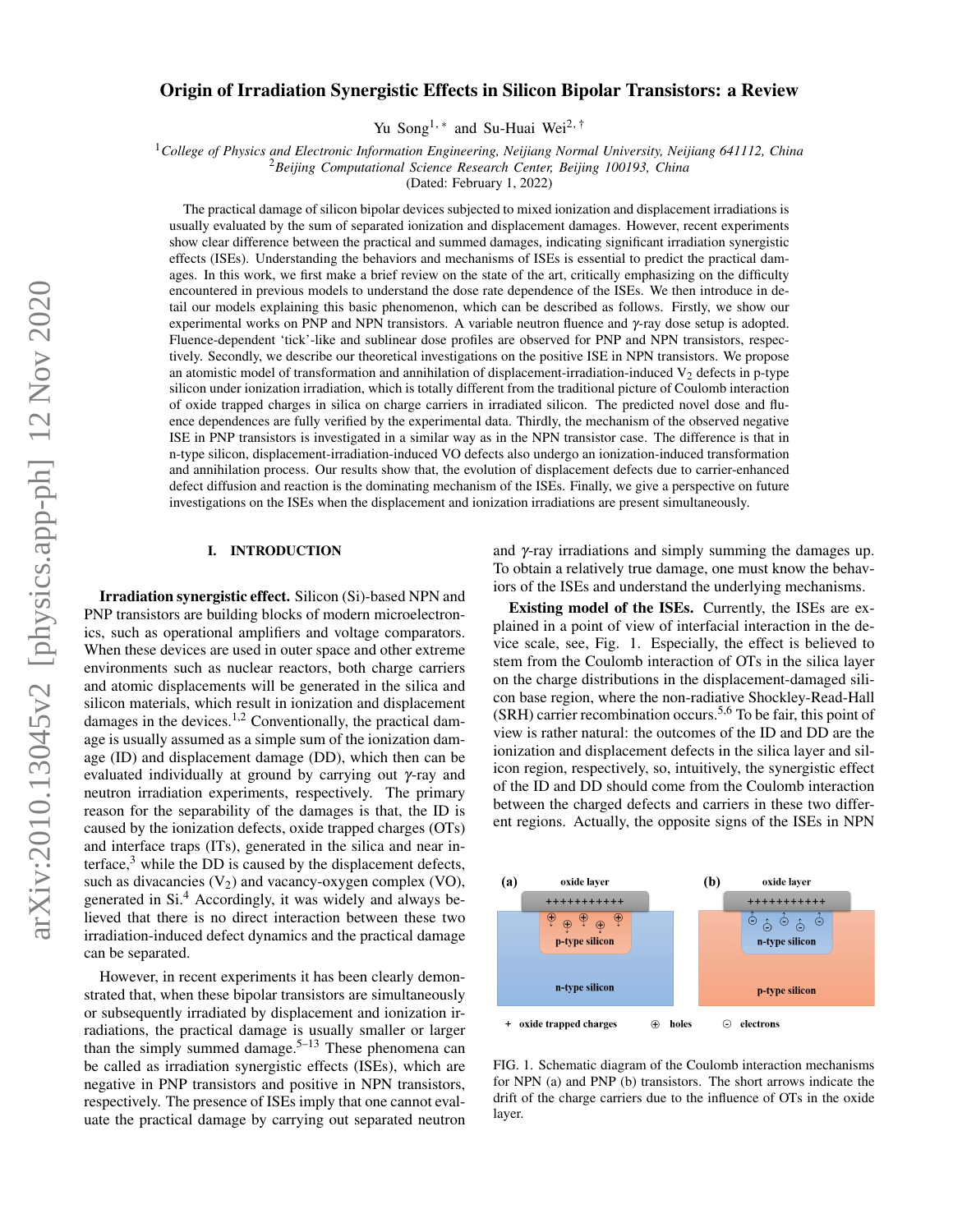(which is +) and PNP (which is  $-$ ) transistors can be consistently explained by this mechanism, as followings. A positive ISE arises in NPN transistors because the positively charged OTs repel the positively charged holes as majority carriers near the surface of the p-type silicon base, which reduces the difference of hole and electron densities and enhances the SRH recombination current in the base region, see Fig. 1(a). On the contrary, a negative ISE would arise in PNP transistors because the positive OTs attract the negatively charged electrons as majority carriers near the surface of the n-type silicon base, which widens the difference of carrier densities and thus suppresses the SRH recombination in the base region, see Fig. 1 (b).

Difficulty of the existing model in understanding the ISE. However, we notice that some of the experimental observations of the ISEs cannot be explained by the existing mechanisms. The most remarkable feature is the dose-rate dependence of the effect. According to a reduced high-doserate sensitivity,<sup>14</sup> the OTs will become fewer for decreasing dose rate irradiation at a fixed total dose.<sup>15</sup> According to the Coulomb interaction mechanism, the ISE should become weaker as the dose rate decreases. However, this deduction is totally opposite to the experimental results, where the synergistic effects between DD and ID are found to be enhanced at lower dose rate γ-ray irradiations.<sup>12,13</sup> On the other hand, the ionization dose (dose rate) and displacement fluence/flux dependencies of the ISEs are essential for the understanding and modeling. However, existing experimental works usually use proton and electron irradiations, where the simultaneously generated DD and ID are hard to separate.<sup>5,16</sup> Meanwhile, existing investigations usually consider fixed ionization dose or displacement fluence. So, till now, the behavior of the ISEs as functions of the ionization dose, dose rate, and displacement fluence is still not clear.

To sum up, the ISEs are important to evaluate practical damages of silicon bipolar transistors in irradiation environments. However, there are still huge gaps in the investigations of the behaviors and mechanisms of the effects. The behavior of the ISEs is far from clear due to the fixed displacement fluence and/or ionization dose in existing experiments. The understanding of the effect is based on a point of view of an interfacial interaction, which seems natural but cannot explain the dose rate dependence of the effect. Thus, new experimental studies and mechanisms that can self-consistently describe the experimental observations are urgently needed.

#### II. BEHAVIORS OF THE ISES

#### A. Experimental setup to explore the behaviors

To explore the behavior of the ISEs in PNP and NPN transistors,  $12,13$  LM324N chips with 4 PNP-type input-stage transistors in each chip and 3DK9D NPN-type transistors were selected as the research object, respectively. These devices were chosen because they are sensitive to both ID and DD. The neutron irradiation hardly influences the dynamics of OTs in the oxide layer,<sup>17</sup> hence, we adopt a sequential neutron/ $\gamma$ -ray



FIG. 2. Setup of the neutron/γ-ray irradiation experiments for PNP (a) and NPN (b) transistors. For each of the irradiation conditions, 8 PNP transistors or 3 NPN transistors are used. The color stripes schematically indicate the strength of damages.

irradiation configuration. The processes of the sequential irradiation experiments for PNP transistors is shown in Fig. 2 (a). The transistors are first irradiated by neutron to the fluence as indicated in the figure along the vertical direction; then they are irradiated by γ-ray to the dose as indicated in the figure along the horizontal direction. By these irradiations the practical damages can be obtained. The summed damages as a reference are obtained by another two pure γ-ray irradiations. For each neutron-γ-ray condition, 8 PNP transistors (within 2 chips) are used to avoid possible misjudgment due to sample variability. Note, existing experiments<sup>5,7,8,11</sup> usually adopt only a fixed displacement fluence and ionization dose, hence is very different from the present experimental setup. The radiation sources, irradiation bias, and testing systems are described in detail in Ref. 12. The ISE of NPN transistors is investigated by a very similar sequential neurton/γ-ray irradiation experiment, which is shown in Fig. 2 (b) and has been described in detail in Ref. 13.

## B. Fluence-dependent 'tick'-like dose curves of PNP transistors

Artificial summed damages. The individual DDs of the PNP transistors are shown in Fig. 3, from which a sub-linear dependence of the input bias current  $(I_{iB})$  on the neutron fluence is clearly seen. It is also seen that, the DDs of the 8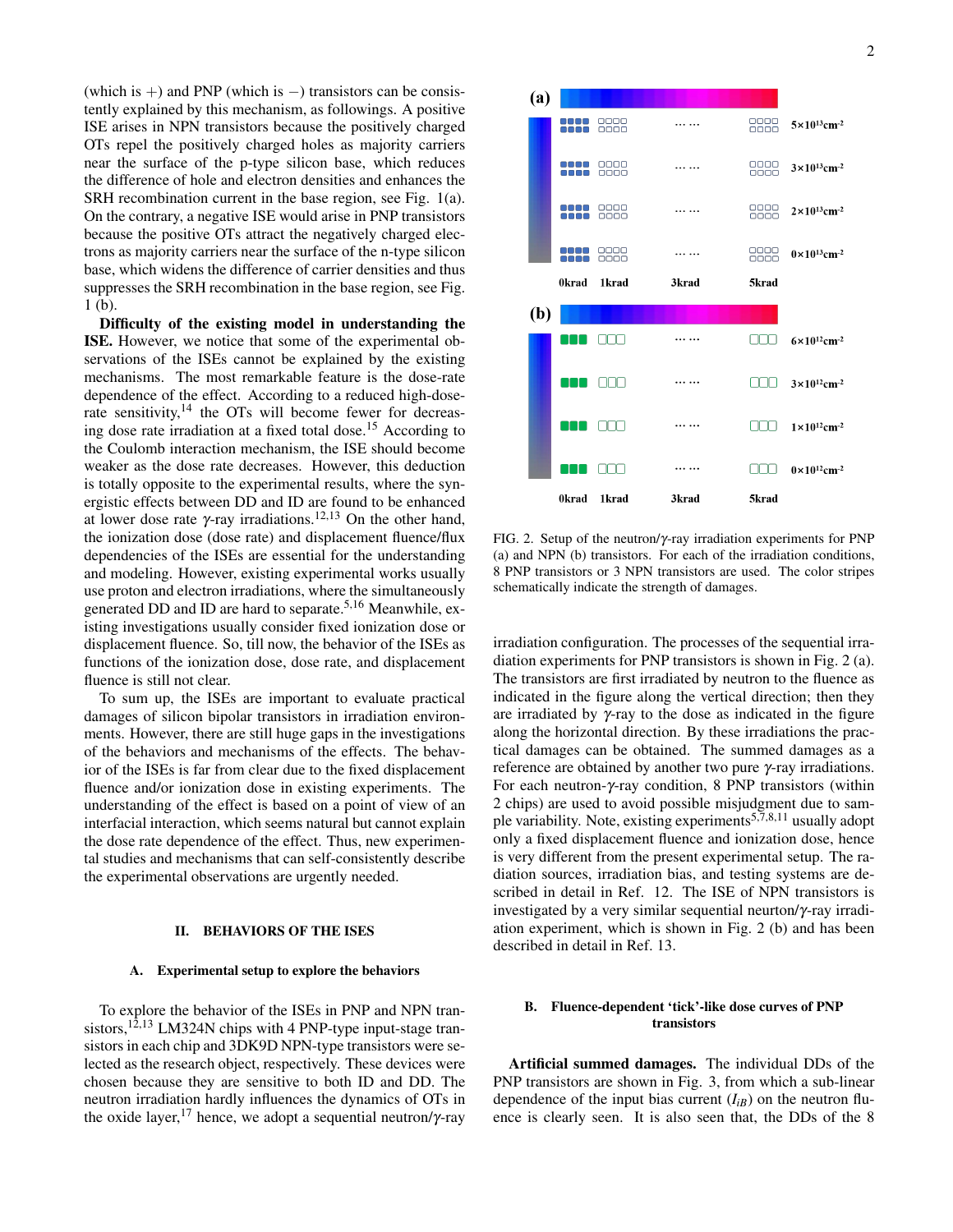

FIG. 3. The neutron fluence dependence of the input bias current of LM324N chips. For each fluence, the two chips are shown by red and blue, respectively; in each chip, the four transistors are shown by different symbol shapes. Reproduced from Song, Y. *et al.*, *ACS Applied Electronic Materials* 2019, *1*, 538–547. Copyright 2019 American Chemical Society.

transistors under a same fluence are different due to sampleto-sample variability. To obtain the artificial summed damages, Nos. 1-2 and 9-10 chips were irradiated by a low and high dose rate  $\gamma$  rays, respectively. The results for the former are displayed in Fig. 4 (a). An almost linear increase of the ID is seen and an average slope of  $k_0^L = 15.6$  nA/krad(Si) and  $k_0^H = 8.0$  nA/krad(Si) is extracted for the low and high dose rate case, respectively. The summed damage reads:

$$
\Delta I_{iB}^{D+I} = D_0 + k_0^{L(H)} x,\tag{1}
$$

where  $D_0$  is the initial DD before  $\gamma$ -ray irradiations. A typical result is plotted in Fig. 4 (c) as the dashed line.

Practical damages and behavior of the negative ISE. The γ-ray response of the 3*rd*-8*th* chips at low dose rate with different  $D_0$ 's are displayed in Figs. 4 (b)-(d). It is seen that, the practical damages of all 24 transistors are smaller than their corresponding summed damages. This means that we obtain a clear negative ISE in PNP transistors. Remarkably, the practical damages display 'tick'-like curves: the input-bias currents first exponentially decrease for relatively small γ-ray dose and then linearly increase for relatively large γ-ray dose. Moreover, the slope of the linear increase is obviously smaller than that of the pure ID,  $k_0^L$ . The  $11^{th}$ -16<sup>th</sup> chips display similar negative ISEs at high dose rate γ-ray irradiations, see Ref. 12. To further obtain the  $D_0$  and  $\gamma$ -ray dose rate dependences of the ISE, we plot six typical curves in Fig. 5, from which we can see that, the exponential decay of the practical damage at small γ-ray dose becomes stronger when the dose rate decreases; while the decrease of the slope at large γ-ray dose becomes bigger when the initial DD increases. These regular behaviors, especially the dose rate dependence of the ISE, cannot be explained by the traditional Coulomb interaction mechanism.

#### C. Fluence-dependent sublinear dose curves of NPN transistors

The practical neutron/ $\gamma$ -ray damage (the base currents) of the 3DK9D NPN transistors are shown in Fig. 6 (a) as a function of the γ-ray dose at a dose rate of 10 rad/s (see the dots). Besides, the summed damages for three typical samples are obtained from a direct sum of their DDs and the average ID of five extra samples (see the dashed curves). From the results it is clear that a positive ISE arises for the NPN transistors. From Fig. 6 (a) it is also seen that, the practical damages increase sublinearly as the ionization dose increases; meanwhile, the positive ISE becomes larger when the initial DD increases. The practical and summed damages are shown in Fig. 6 (b) for the low dose rate (10mrad/s) case. A second stage arises when the dose exceeds 2 krad. However, the two different stages are found to show similar dependences on the γ-ray dose and neutron fluence as the high dose rate case.

To sum up, we have designed a variable neutron-fluence and γ-ray-dose irradiation experiment to explore the behaviors of the negative and positive ISEs in PNP and NPN transistors. The results show that both ISEs display regular dependences on the γ-ray dose, dose rate, and neutron fluence. The obtained features are quite different for PNP and NPN transistors.

## III. MECHANISM AND ANALYTICAL MODEL OF THE POSITIVE ISE IN NPN TRANSISTORS

In all previous works,  $5,6,8-10$  the ISEs were attributed to the influence of the positively charged OTs accumulated in silica on the charge density in irradiation damaged silicon, see Fig. 1 (a) for NPN transistors and (b) for PNP transistors, respectively. The different polarity of the ISE in PNP and NPN transistors could be explained by this mechanism. However, as indicated above, the dose rate dependence of the effect cannot be explained by the Coulomb interaction mechanism. Besides, the above obtained 'tick'-like and sublinear dose dependence of PNP and NPN transistors, respectively, and their strong fluence dependence are also hard to understand from the theory. These behaviors imply that a new underlying mechanism for the ISEs in silicon bipolar transistors should be developed.

We have systematically investigated this basic phenomena from the point of view of *ionization-irradiation-induced evolution of displacement defects in Si*. 12,13 The primary consideration is that, the amplitude of the SRH recombination current in the bipolar transistors is in direct proportion to the concentration of the displacement defects in Si; while these defects can evolve under ionization irradiation, due to carrier-enhanced defect diffusion<sup>18–23</sup> and recombinationenhanced defect reactions.24–26 The diffusion of displacement defects in Si can be enhanced by alternating capture and lose the ionization-irradiation-induced electrons.<sup>20–23</sup> On the other hand, the defect reactions can be enhanced by energy liberated upon non-radiative recombination.<sup>25</sup> In p-type silicon,  $V_2$  is the only neutron-induced active defect, while in n-type silicon, both  $V_2$  and VO are neutron-induced active defects, see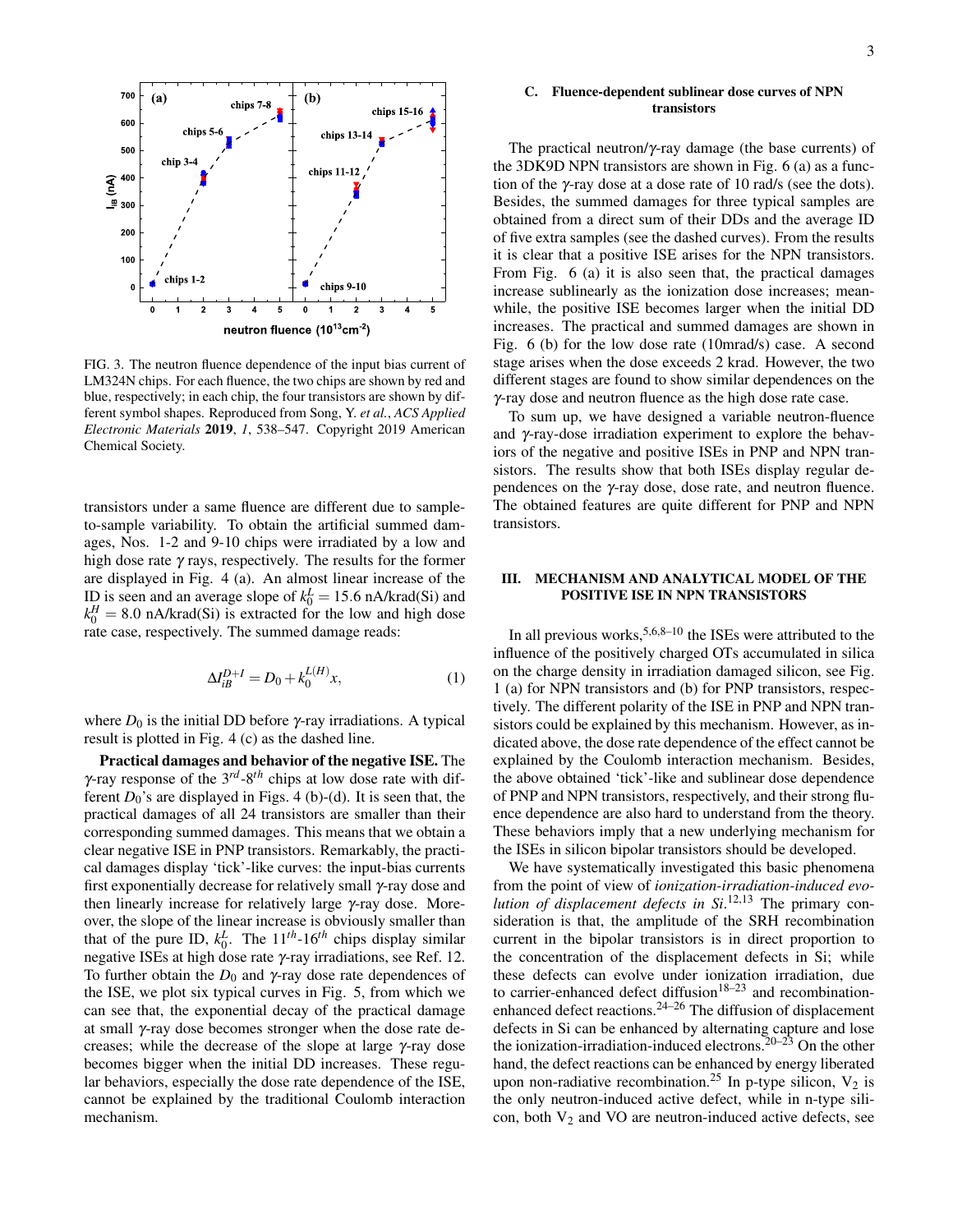

FIG. 4. The y-ray dose dependence of the input bias current of LM324N chips for initial neutron fluence of 0 (a),  $2 \times 10^{13}$  cm<sup>-2</sup> (b),  $3 \times 10^{13}$  cm<sup>-2</sup> (c), and  $5 \times 10^{13}$  cm<sup>-2</sup> (d), respectively. The dose rate is 2.2 mrad(Si)/s. In each split, the eight transistors are shown by different colors and symbol shapes as in Fig. 3. Reproduced from Song, Y. *et al.*, *ACS Applied Electronic Materials* 2019, *1*, 538–547. Copyright 2019 American Chemical Society.

Fig. 7 (a). In this section, we will first introduce the simpler case, i.e., the understanding and modeling of the ISE in NPN transistors with p-type silicon as the channel.<sup>13</sup> Then in the next section we further introduce the case of PNP transistors with n-type silicon as the channel.<sup>12</sup>

The defect dynamics in p-type silicon under consideration is a γ-ray induced transformation reaction from  $V_2$  to divacancy-oxygen complex  $(V_2O)$  and a  $\gamma$ -ray induced annihilation reaction between  $V_2$  and self-interstitials  $(Si_i)$ , <sup>13</sup> see the bottom half of Fig. 7 (a). Based on these mechanisms, we first derive an analytical model of the defect concentrations as a function of the γ-ray dose and neutron fluence (Sec. III A).



FIG. 5. The typical experimental data (dots) and fitting curves (solid) of the dose dependence of the input bias current of PNP-type LM324N for low (a) and high (b) dose rate, respectively. The dashed lines show the summed damages. Reproduced from Song, Y. *et al.*, *ACS Applied Electronic Materials* 2019, *1*, 538–547. Copyright 2019 American Chemical Society.

Then we relate the defect concentrations to the base current of the NPN transistors to obtain a model for the ISE (Sec. III B). We at last test the proposed model through the variable-dose and -fluence data as shown in Sec. II C (Sec. III C).

#### A. Defect evolution model in p-type silicon

As identified by Deep Level Transient Spectroscopy  $(DLTS)$ ,  $27,28$  the main defect type in neutron irradiated p-type silicon is donor-like divacancies  $(V_2^{0/+})$ , <sup>29–31</sup> see Fig. 7 (a). We notice that, the diffusion of  $V_2$  will be greatly enhanced when the damaged Si samples are further subjected to a γray irradiation.<sup>13</sup> The microscopic picture of such a carrierenhanced defect diffusion is as followings. The  $\gamma$ -ray-induced charge carriers will shift the quasi-Fermi energy in the Si samples. Accordingly, the  $V_2$  defects can change from one charge state at its equilibrium site to another that is not at equilibrium.20–23 The latter will easily diffuse to its equilibrium site without having to overcome a diffusion barrier. These behaviors largely enhance the diffusion of  $V_2$  defect. Besides, many oxygen interstitials  $(O<sub>i</sub>)$ , which are electrically-inactive, have been introduced in the Si sample in its growth process. The moving  $V_2$  defects will be trapped by  $O_i$  where they react to form another defect  $V_2O$  that is electrically-active,  $32,33$ 

$$
V_2 + O_i \to V_2O, \tag{2a}
$$

see Fig. 7 (a).

On the other hand, the energy liberated upon nonradiative recombination will be converted into vibrational energy that can be utilized to promote the defect reactions, which include the dissociation of clusters and re-emission of selfinterstitials in damaged Si.24–26 The charge-enhanced defect diffusion also applies to the emitted self-interstitials. The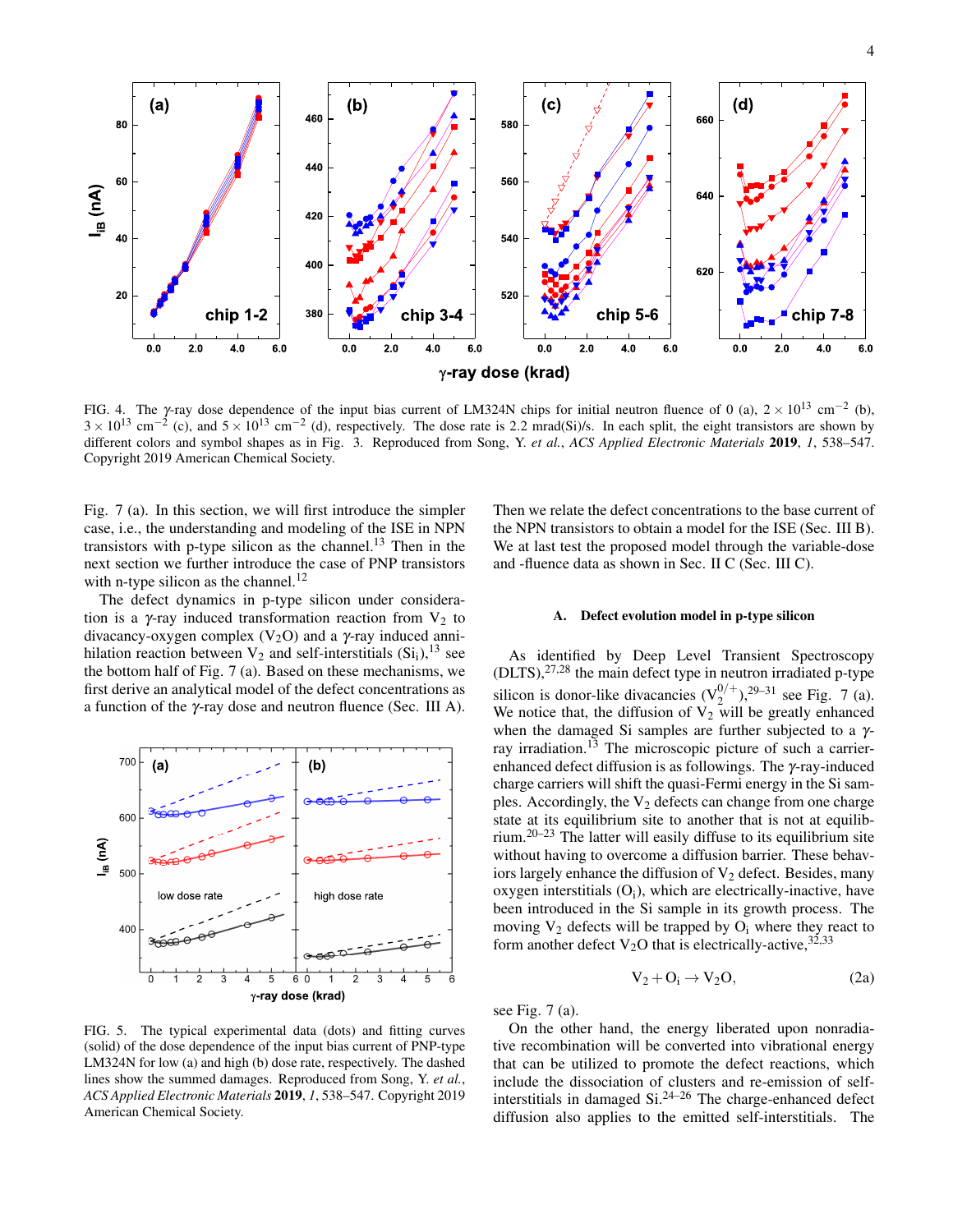

FIG. 6. The γ-ray dose and initial base current dependence of the practical damages (dot) and fitting curves (solid curves) of 3DK9D transistors for 10 rad/s (a) and 10 mrad/s (b) dose rates. The summed damages are shown by the dashed lines. Reproduced from Song, Y. *et al.*, *ACS Applied Material & Interfaces* 2020, *12*, 29993-29998. Copyright 2020 American Chemical Society.

moving divacancies and self-interstitials can collide and annihilate each other<sup>13</sup>

$$
V_2 + 2Si_i \to 0. \tag{2b}
$$

The rate equation of  $V_2$  can be derived from Eq. (2). The result is  $\partial V_2(t)/\partial t = -k_1O_iV_2(t)-k_2Si_iV_2(t)$ , where  $k_1$  and  $k<sub>2</sub>$  are the transformation and annihilation reaction velocities in Eqs. (2a) and Eq. (2b), respectively, see Fig. 7 (a). To simplify the calculations, we replace  $V_2(t)$  and  $Si_i$  in the last term by their initial concentrations, which are directly related to the irradiation fluence of neutron,  $F = V_2(0)$ . This replacement can be done because the annihilation rate  $k_2$  is relatively small<sup>32,33</sup> and the concentration of  $Si<sub>i</sub>$  is directly proportion to the total amount of vacancies. The above equation becomes

$$
\frac{\partial V_2(t)}{\partial t} = -\kappa_1 V_2(t) - \kappa_2 F^2,\tag{3a}
$$

where  $\kappa_1 = k_1 O_i$  and  $\kappa_2 = k_2 Si_i/V_2$  are effective transformation and annihilation velocities. The accompanying rate equation for  $V_2O$  defects reads

$$
\frac{\partial V_2 O(t)}{\partial t} = \kappa_1 V_2(t). \tag{3b}
$$



FIG. 7. Schematic diagram of the proposed defect evolution mechanisms of the ISE. (a) The energy levels of the displacement defects in Si. Bottom-half: in p-type silicon the γ-ray irradiation can impel the transformation (with a rate of  $k_1$ ) and annihilation (with a rate of  $k_2$ ) of the neutron-irradiation-induced  $V_2$  defects. Upper-half: in n-type silicon the evolutions can also happen for VO defects (with a rate of *k*3). (b) The predicted dose and fluence dependence of the base current in NPN transistors that can be obtained in experiments, together with its compositions due to the evolutions of  $V_2^{0/+}$ ,  $V_2O^{0/+}$ , and  $V_2O^{+/+2}$  in p-type Si. (c) The predicted dose and fluence dependence of the base current in PNP transistors, together with its compositions due to the evolutions of  $V_2^{0/-} (V_2^{-/-2})$ ,  $V_2 O^{0/-} (V_2 O^{-/-2})$ , and  $VO^{0/-}$  in n-type Si.

The initial conditions for the two defects are  $V_2(0) = F$  and  $V_2O(0)=0$ . Solving the resulting coupled equations with these conditions, we obtain the  $\gamma$ -ray dose dependence of the concentration of  $V_2$  and  $V_2O$ 

$$
V_2(D) = (F + \kappa_1^{-1} \kappa_2 F^2)(e^{-\kappa_1 R^{-1}D} - 1) + F, \qquad (4a)
$$

$$
V_2O(D) = (F + \kappa_1^{-1} \kappa_2 F^2)(1 - e^{-\kappa_1 R^{-1}D}) - \kappa_2 F^2 R^{-1}D.
$$
 (4b)

Here we have changed  $\partial/\partial t$  to  $R\partial/\partial D$ , where *R* is the dose rate. From the pair of solutions it is clear that, the concentration of  $V_2$  is an exponential decay function of the  $\gamma$ -ray dose, while the concentration of  $V_2O$  is both an asymptotic growth function and a linear decay behavior of the  $\gamma$ -ray dose.<sup>13</sup> The neutron fluence dependence of the defect concentrations is indicated by the factor  $F$  in Eq. (4).<sup>13</sup>

Comparison with the annealing experiments. Evolution of displacement defects also happens in traditional annealing process induced by elevated temperature. However, the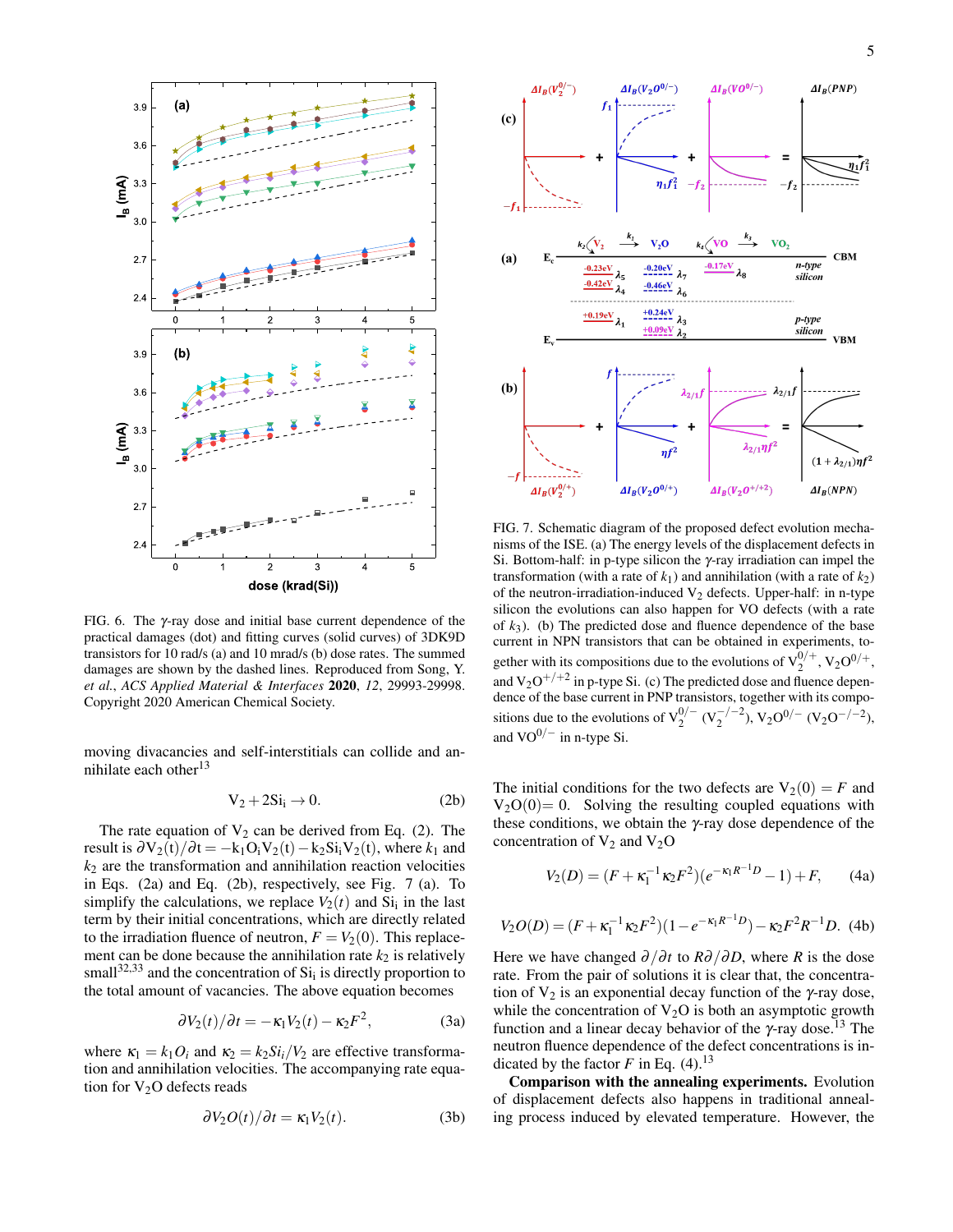self-interstitial emission mechanism described in Eq. 2 (b) is absent for this case,  $26,34$  as the energy is not enough to decompose the clusters. As a result, the defect evolution is only due to defect diffusion and transformation induced by elevated temperatures, as described by Eq. (2a). Then, the defect concentrations as a function of the annealing time (*t*) reduces to

$$
V_2(t) = Fe^{-\kappa_1 R^{-1}t},
$$
\n(5a)

$$
V_2O(t) = F(1 - e^{-\kappa_1 R^{-1}t}).
$$
 (5b)

These results are the same as those in Ref. 32. It is noticed that, here the increase of  $V_2O$  equals exactly to the decrease of  $V_2$ , and we will not observe a linear decay term of the defect concentration as described in Eq. (4b).

#### B. Recombination current model of NPN transistors

To show the behavior of the ISE in NPN transistors, we relate the defect concentrations in p-type Si to the SRH base current in the NPN transistor, which are found to be in direct proportion to each other.  $35,36$  The donor levels of the defects in p-type Si have been identified by DLTS.<sup>32,33</sup> As shown in Fig. 7 (a), there is one active donor level for the  $V_2$  defect,  ${\rm V}_2^{0/+}$  $2^{0/4}$  at  $E_v + 0.19$  eV, and two active donor levels for the *γ*-ray induced  $V_2O$  defect,  $V_2O^{0/+}$  at  $E_v + 0.24$  eV and  $V_2O^{+/+2}$  at  $E<sub>v</sub> + 0.09$  eV. The contribution factors of each defect charge state to the base current can be denoted as  $\lambda_1$ ,  $\lambda_2$ , and  $\lambda_3$ , see Fig. 7 (a). Note, the same contribution factor of  $\lambda_1 =$  $\lambda_3$  is often assumed<sup>37</sup> as  $V_2^{0/+}$  and  $V_2O^{0/+}$  have almost the same donor levels and hole capture cross sections.38–40 The γray-induced changes of the base current corresponding to the evolution of defects in Eq.  $(4)$  read<sup>13</sup>

$$
\Delta I_B^{V_2^{0/+}}(D,f) = (f + \eta f^2)(e^{-D/D_c} - 1),\tag{6a}
$$

$$
\Delta I_B^{V_2O^{0/+}}(D,f) = (f + \eta f^2)(1 - e^{-D/D_c}) - \eta f^2 D/D_c, \text{ (6b)}
$$

$$
\Delta I_B^{V_2O^{+/+2}}(D,f) = \lambda_{21} \Delta I_B^{V_2O^{0/+}}(D,f). \tag{6c}
$$

Here the measurable initial DD due to the neutron-irradiationinduced  $V_2$  is denoted as  $f = \lambda_1 F$ , the ratio between the  $\gamma$ -rayirradiation-induced annihilation and transformation velocities is denoted as  $\eta = \kappa_1^{-1} \kappa_2 / \lambda_1$ ,  $D_c = \kappa_1^{-1} R$  is a characteristic dose of the transformation from V<sub>2</sub> to V<sub>2</sub>O, and  $\lambda_{21} = \lambda_2/\lambda_1$ is a ratio between the contribution factors of the first and second donor levels of  $V_2O$ . The total change of the base current is the sum of the above three components, which reads<sup>13</sup>

$$
\Delta I_B(D, f) = \lambda_{21}(f + \eta f^2)(1 - e^{-D/D_c}) - (1 + \lambda_{21})\eta f^2 D/D_c.
$$
\n(7)

This is the desired analytical model of the positive ISE in NPN transistors, which is based on the ionization-irradiationinduced dynamics of displacement defects in p-type silicon and shows the explicit dependence of the applied  $\gamma$ -ray dose and initial DD (neutron fluence). These four current profiles are plotted in Fig. 7(b) by using different colors.

The derived model predicts that, the positive ISE of NPN transistors would possess one asymptotic growth term and one linear decay term as a function of the  $\gamma$ -ray dose,<sup>13</sup> see the black curves in Fig. 7 (b). The asymptotic growth term of the ISE stems from the ionization-irradiation-induced asymptotic growth of the  $V_2O^{+/+2}$  defect, see the magenta solid curves in Fig. 7 (b). The linear decay term of the ISE results from the two ionization-irradiation-induced linear decaying components of  $V_2O^{0/+}$  and  $V_2O^{+/+2}$ , see the blue and magenta straight solid lines in Fig. 7 (b). As shown by the red and blue dashed curves in Fig. 7 (b), the remaining asymptotic growth of  $V_2O^{0/+}$  and the exponential decay of  $V_2^{0/+}$  cancel each other. The reason is the one-to-one transformation between  $V_2$  and  $V_2O$  defects and the same contribution factors of their first donor levels. The proposed model also predicts an almost linear dependence of the magnitude of the asymptotic growth term on the initial DD (*f*), and a quadratic dependence of the slope of the linear decay term on the initial  $DD<sup>13</sup>$ . The reasons are the one-to-one correspondence between  $V_2$  and  $V_2O$ in the transformation and the binary behavior of interstitials and vacancies in the annihilation.<sup>13</sup> The proposed defect dynamics model also predicts a dose-rate dependence of the two independent synergistic terms.

#### C. Experimental verification and parameter extraction of the model of NPN transistors

To testify the above proposed model for NPN transistors, we try to fit the obtained data in Sec. II.C. by using a fitting model

$$
\Delta I_B^j = k_j D + A_j (1 - e^{-D/D_c^j}), \tag{8}
$$

where *j* denotes the sample index. The first term in the fitting model contains both the linear decay term in the proposed physical model and the IDs of the samples. As the ID varies among different samples, the physical model, Eq. (7), cannot be directly used. In stead, the presence of the linear decay term can be identified by the statistical difference between the extracted  $k_j$  and  $k_0$  (the slopes of pure ID). The correspondence between the fitting and physical parameters is  $k_j - k_0 = -(1 + \lambda_{21}) \eta f^2 / D_c$ . The second term in the fitting model is exactly the asymptotic growth term in the proposed physical model. The correspondence between the parameters is  $A_j = \lambda_{21}(f + \eta f^2)$  and  $D_c^j = D_c$ . The fitting curves for the high dose rate case are plotted in Fig. 6 (a), which are found to work very well for all 9 samples. The separated linear component (blue dashed) and asymptotic growth term (red dashed) of a typical sample are shown in Fig. 8 (a). A significant decrease is found in the linear component relative to the average slope of pure ID (black dashed). For all 9 samples' statistical results, see  $k_j$  plotted in Fig. 9 (a). Similar perfect fitting can be done for the low dose rate case within the first stage, see the fitting curves plotted in Fig. 6 (b). These facts verify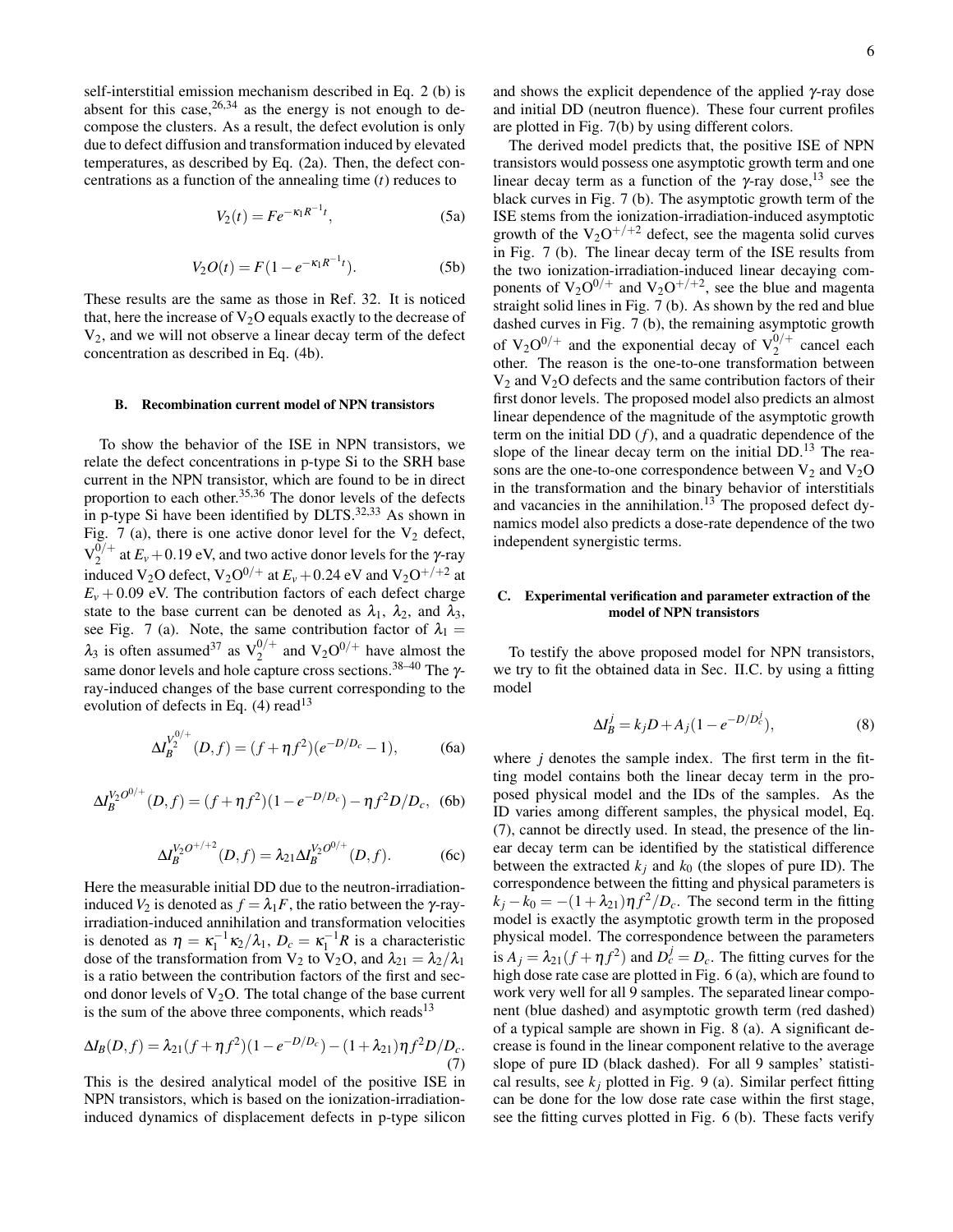

FIG. 8. The linear (blue dashed) and exponential (red dashed) terms of the practical damage (black dot and solid) for a typical NPN (a) and PNP (b) transistor. For both cases, the linear term is smaller than the average pure ID (black dashed), indicating the presence of a linear decay term in the ISE. Reproduced from Song, Y. *et al.*, *ACS Applied Material & Interfaces* 2020, *12*, 29993-29998. Copyright 2020 American Chemical Society. Reproduced from Song, Y. *et al.*, *ACS Applied Electronic Materials* 2019, *1*, 538–547. Copyright 2019 American Chemical Society.

the predicted asymptotic growth and linear decay terms in the ISE of NPN transistors, reflecting the proper underlying defect evolution physics in the prediction of dose dependence of the ISE.

To further testify the initial DD dependence of the proposed model, we plot the fitting parameters of Eq.  $(8)$   $(k_j, A_j,$  and  $D_c^j$ ) in Fig. 9 as a function of the base current. A decreasing trend is found in Fig. 9 (a) for the slope of the linear term  $k_j$  as a function of the initial DD,  $D_0$ , which starts from the pre-irradiation base current,  $I_B^0 \approx 2mA$ . Further investigation shows that a quadratic dependence is satisfied, i.e.,  $k_j = k_0 - \alpha D_0^2$ . This behavior is consistent with the model's prediction. Calculations show that  $\alpha = 5 \times 10^{-3}$ mA<sup>-1</sup>krad<sup>-1</sup> and  $17 \times 10^{-3}$  mA<sup>-1</sup> krad<sup>-1</sup> for the high and low dose rate γ-ray irradiation, respectively. A linearly increasing trend is found in Fig. 9 (b) for the amplitude of the asymptotic growth term  $A_i$  as a function of the initial DD. This feature is also the same as the prediction of the model. The characteristic dose of the asymptotic growth term  $D_c^j$  shown in Fig. 9 (c) is insensitive to the DD. These results further confirm the novel initial DD dependence predicted by the proposed model, reflecting the proper defect evolution physics underlying the model.

The significant difference between the red and blue dots in Fig. 9 also reflect the predicted dose-rate dependence of the ISE. For a fixed total dose, the carrier-enhanced defect diffusion and recombination-enhanced defect reactions become stronger for decreasing dose rate, which means dramatically increased action time. This fact readily explains the dose rate dependence of the ISE in NPN transistors, which, however, cannot be explained by the Coulomb interaction mechanism.

The physical parameters in Eq. (7) can be calculated from their correspondence to the fitting parameters. The results are shown in Table 1 and some valuable facts can be inferred. The values of  $\lambda_{21}$  at different dose rates indicate that the second donor level of  $V_2O$  contributes 5 or 10 times less than the first donor level of V<sub>2</sub>O and V<sub>2</sub>. The values of  $\eta$  implies that  $\eta f \sim 1 \times 10^{-3} \ll 1$ , which supports  $\eta f^2 \ll f$  in Eq. (7) hence the linear dependence of the growth term on the initial DD. The dose rate sensitivity of both the dynamic parameters  $(D_c = \kappa_1^{-1} R$  and  $\eta = \kappa_1^{-1} \kappa_2 / \lambda_1$  and the contribution factor  $(\lambda_{21} = \lambda_2/\lambda_1)$  of the defects result in the dose rate dependence of the ISE.

TABLE I. Calculated physical parameters for the ISE in NPN transistors.

|                        |  | dose rate $\lambda_{21}$ $D_c$ (krad) $\eta$ (mA <sup>-1</sup> ) |
|------------------------|--|------------------------------------------------------------------|
| 10 mrad/s $0.23$ 0.26  |  | $3.9 \times 10^{-3}$                                             |
| 10 rad/s $0.11$ $0.38$ |  | $1.5 \times 10^{-3}$                                             |

## IV. MECHANISM AND ANALYTICAL MODEL OF THE NEGATIVE ISE IN PNP TRANSISTORS

As discussed in Sec. II B, a negative ISE is observed for PNP transistors. The practical neutron- $\gamma$ -ray damage displays an interesting fluence-dependent 'tick'-like dose curve. In this section this effect will be understood and modeled in a similar way as that for the NPN transistors. Note that, in n-type silicon, both  $V_2$  and VO are neutron-irradiation-induced active defects.

#### A. ISE due to the evolution of  $V_2$  in n-type silicon

Similar to the p-type silicon case,  $V_2$  in n-type silicon as acceptor levels will transform to  $V_2O$  due to the above mentioned carrier-enhanced diffusion of  $V_2$  under the  $\gamma$ -ray irradiation,<sup>18–23</sup> see Fig. 7 (a).  $V_2$  will also be annihilated by selfinterstitials which are emitted due to recombination-enhanced defect reactions.24–26 The ionization dose and neutron fluence dependence of the concentrations of  $V_2$  and  $V_2O$  are given by Eq. (4).

Different from the p-type silicon case, both  $V_2$  and  $V_2O$ in n-type silicon have two acceptor levels:  $V_2^{-/-2}$  at E<sub>c</sub> – 0.23eV,  $V_2^{0/-}$  at E<sub>c</sub> – 0.42eV, V<sub>2</sub>O<sup>-/-2</sup> at E<sub>c</sub> – 0.20eV, and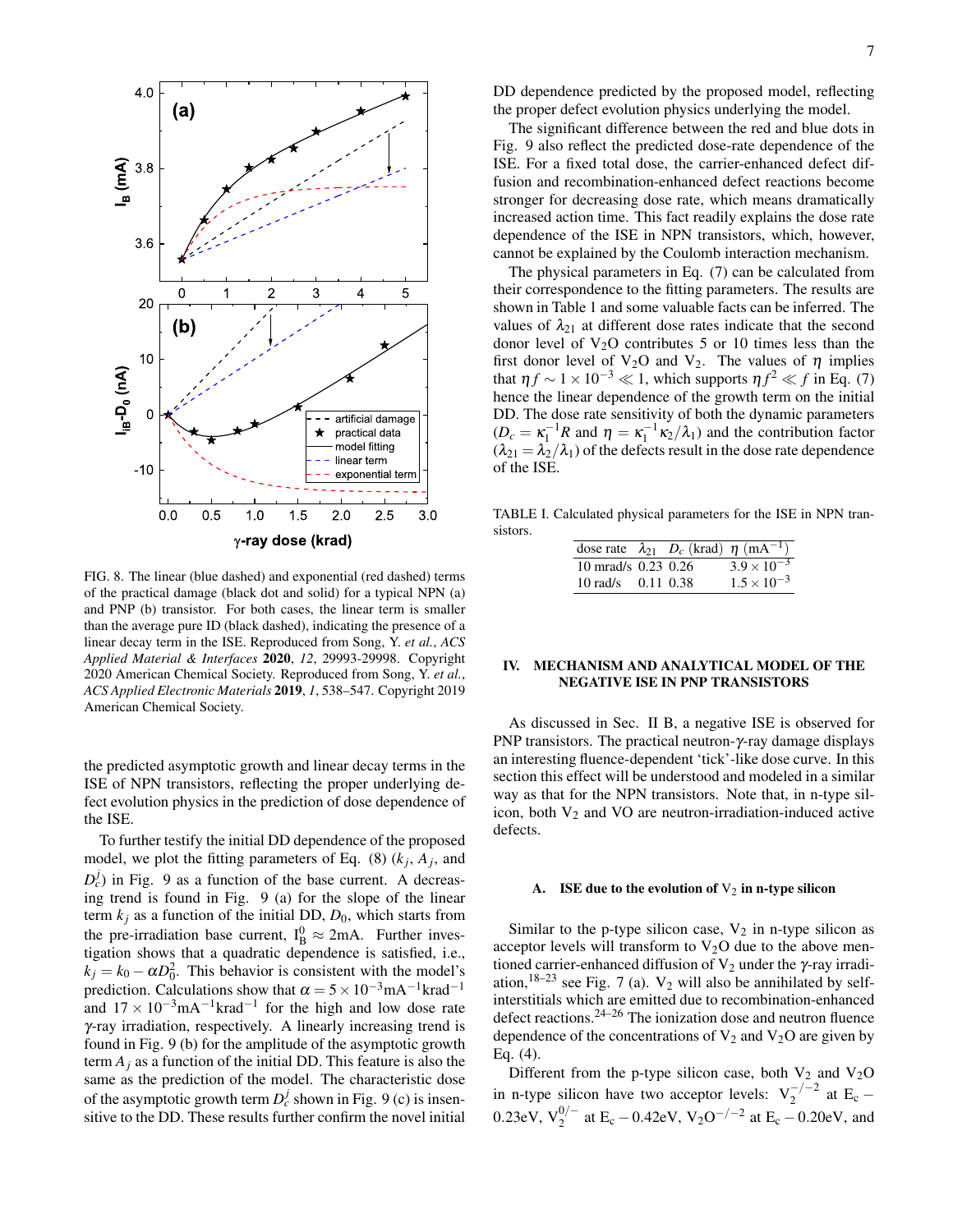FIG. 9. Initial DD dependence of the slope of the linear component (a), as well as the amplitude (b) and characteristic dose (c) of the asymptotic growth term of the ISE for 10 rad/s (blue) and 10 mrad/s (red)  $γ$ -ray irradiation. The dashed curves in (a) and (b) show parabolic and linear guide lines, respectively. Reproduced from Song, Y. *et al.*, *ACS Applied Material & Interfaces* 2020, *12*, 29993-29998. Copyright 2020 American Chemical Society.



According to Ref. 34, the transformation reaction happens because the moving VO will be trapped by electrically-inactive  $O_i$ , which forms an electrically non-active defect  $VO_2$ , see Fig. 7(a). The annihilation reaction happens because the moving vacancy-oxygen complex and self-interstitials can collide and generates electrically-inactive  $O_i$ . Eqs. (2) and (10) make up the full defect dynamics accounting for the negative ISE in PNP transistors.

and  $V<sub>2</sub>O$  in Sec. an be obtained as

$$
VO(D) = (G + \kappa_3^{-1} \kappa_4 G^2)(e^{-\kappa_3 R^{-1}D} - 1) + G, \qquad (11a)
$$

$$
VO_2(D) = (G + \kappa_3^{-1} \kappa_4 G^2)(1 - e^{-\kappa_3 R^{-1}D}) - \kappa_4 G^2 R^{-1}D.
$$
\n(11b)

Here  $\kappa_3 = k_3 \text{O}_i$  and  $\kappa_4 = k_4 \text{Si}_i / \text{VO}$  are effective reaction velocities of the transformation and annihilation processes of the defects in n-type Si, respectively, see Fig. 7 (a). The used initial conditions are  $VO(0) = G$  and  $VO<sub>2</sub>(0) = 0$ . The results indicate that, similar to the  $V_2$  defect, the concentration of VO will exponentially decay under ionization irradiation, and similar to  $V_2O$  defect, the concentration of  $VO_2$  will asymptotically increase and linearly decay as a function of the γ-ray dose.

The faded VO defect contributes an acceptor level  $E_c$  −  $0.17 \text{eV}^{41}$  and the generated VO<sub>2</sub> defect is non-active in n-type silicon. Denoting the contributing factor of VO to the recombination current as  $\lambda_8$ , see Fig. 7 (a). The base current in PNP transistors due to  $VO$  and  $VO<sub>2</sub>$  can be solved as a function of the γ-ray dose and initial DD. The net effect is found as an exponential decay of the initial base current  $(f_2)$  contributed by VO

 $\Delta I_B(D, f_2; VO \to VO_2) = (f_2 + \eta_2 f_2^2)(e^{-D/D_c'} - 1),$  (12)

$$
VO + O_i \rightarrow VO_2, \tag{10a}
$$

functions of the γ-ray dose and initial DD

$$
\Delta I_B(D, f_1; V_2 \to V_2O) = -\eta_1 f_1^2 D/D_c.
$$
 (9)

Here  $f_1 = (\lambda_4 + \lambda_5)F$  is the measurable initial DD due to V<sub>2</sub> in PNP transistors and  $\eta_1 = \kappa_1^{-1} \kappa_2 / (\lambda_4 + \lambda_5)$  is the ratio between the annihilation and transformation reactions for  $V_2$  in n-type silicon; these factors are different from the  $f$  and  $\eta$ factors in Eq. (7) for NPN transistors.

 $V_2O^{0/-}$  at  $E_c - 0.46eV^{32}$  see the upper half in Fig. 7 (a). Denoting the contribution factors of these acceptor charge states to the base current of PNP transistors as  $\lambda_4$ ,  $\lambda_5$ ,  $\lambda_6$ , and  $\lambda_7$ , respectively. Note, the same contribution factor of  $\lambda_4 = \lambda_6$  $(\lambda_5 = \lambda_7)$  can be assumed, because  $V_2^{0/-}$  and  $V_2O^{0/-} (V_2^{-/-2})$ and  $V_2O^{-/-2}$ ) have almost the same acceptor levels and electron capture cross sections.<sup>32</sup> Multiplying the defect concentrations, Eq. (4), by these factors, we obtain the corresponding components of the base current in PNP transistors, which

#### B. ISE due to the evolution of VO in n-type silicon

Different from p-type silicon, neutron-irradiation-induced VO is also an effective recombination center in n-type silicon, see the upper half in Fig. 7 (a). So, besides  $V_2$  the  $\gamma$ -rayirradiation-induced evolution of VO should also be considered for PNP transistors. Due to the above mentioned carrierenhanced diffusion of  $VO^{18-23}$  and recombination-enhanced emission of self-interstitial, $24-26$  the transformation and annihilation reactions of VO will happen

are plotted as the red and blue profiles in Fig. 7 (c). As the exponential decay curve of 
$$
V_2^{0/-} (V_2^{-/-2})
$$
 and the asymptotic growth curve of  $V_2O^{0/-} (V_2O^{-/-2})$  cancel each other, we can find that the net result due to the ionization-induced evolution of  $V_2$  displacement defects in n-type Si is a linear decay term of the ISE in PNP transistors

$$
\frac{1}{\frac{1}{2}} = \frac{1}{2}
$$
\n
$$
\frac{1}{2} = \frac{1}{2}
$$
\n
$$
\frac{1}{2} = \frac{1}{2}
$$
\n
$$
\frac{1}{2} = \frac{1}{2}
$$
\n
$$
\frac{1}{2} = \frac{1}{2}
$$
\n
$$
\frac{1}{2} = \frac{1}{2}
$$
\n
$$
\frac{1}{2} = \frac{1}{2}
$$
\n
$$
\frac{1}{2} = \frac{1}{2}
$$
\n
$$
\frac{1}{2} = \frac{1}{2}
$$
\n
$$
\frac{1}{2} = \frac{1}{2}
$$
\n
$$
\frac{1}{2} = \frac{1}{2}
$$
\n
$$
\frac{1}{2} = \frac{1}{2}
$$
\n
$$
\frac{1}{2} = \frac{1}{2}
$$
\n
$$
\frac{1}{2} = \frac{1}{2}
$$
\n
$$
\frac{1}{2} = \frac{1}{2}
$$
\n
$$
\frac{1}{2} = \frac{1}{2}
$$
\n
$$
\frac{1}{2} = \frac{1}{2}
$$
\n
$$
\frac{1}{2} = \frac{1}{2}
$$
\n
$$
\frac{1}{2} = \frac{1}{2}
$$
\n
$$
\frac{1}{2} = \frac{1}{2}
$$
\n
$$
\frac{1}{2} = \frac{1}{2}
$$
\n
$$
\frac{1}{2} = \frac{1}{2}
$$
\n
$$
\frac{1}{2} = \frac{1}{2}
$$
\n
$$
\frac{1}{2} = \frac{1}{2}
$$
\n
$$
\frac{1}{2} = \frac{1}{2}
$$
\n
$$
\frac{1}{2} = \frac{1}{2}
$$
\n
$$
\frac{1}{2} = \frac{1}{2}
$$
\n
$$
\frac{1}{2} = \frac{1}{2}
$$
\n
$$
\frac{1}{2} = \frac{1}{2}
$$
\n
$$
\frac{1}{2} = \frac{1}{2}
$$
\n
$$
\frac{1}{2} = \frac{1}{2}
$$
\n
$$
\frac{1}{2} = \frac{1}{2}
$$
\n
$$
\frac{1}{2} = \frac{1}{2}
$$
\n<

. . .

(a)

0.6

(b)  $\frac{1}{1}$   $\sqrt{7}$  (c)

0.08

exponen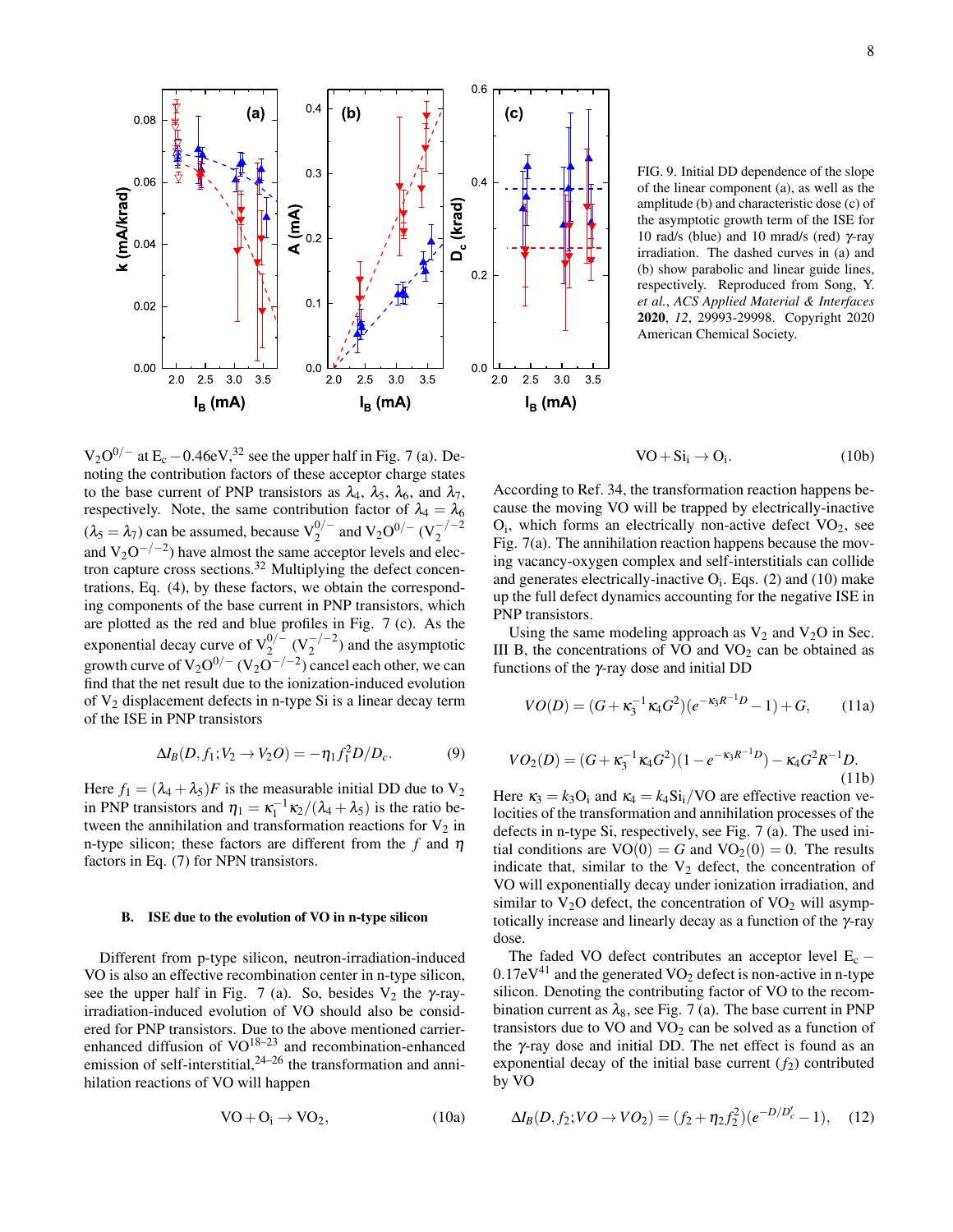see the magenta curve in Fig. 7 (c). Here  $f_2 = \lambda_8 G$  is the measurable initial DD due to VO defect,  $\eta_2 = \kappa_3^{-1} \kappa_4 / \lambda_8$  is the rate ratio between the annihilation and transformation reactions of VO in Si, and  $D'_c = \kappa_3^{-1}R$  is a characteristic dose of the transformation reaction of VO in Si.

Summing up Eqs. (9) and (12), we at last obtain the defect dynamics model for the negative ISE of the base current in PNP transistors

$$
\Delta I_B(D, f) = -\eta_1 f_1^2 D/D_c - (f_2 + \eta_2 f_2^2)(1 - e^{-D/D_c}), \quad (13)
$$

see the black curves in Fig. 7 (c).

Eq. (13) predicts that, there would be two independent terms in the ISEs of the PNP transistors: one linear decay term depending on the γ-ray dose, which stems from the ionizationirradiation-induced transformation and annihilation of  $V_2$  in n-type silicon; and one exponential decay term depending on the γ-ray dose, which stems from the ionization-irradiationinduced transformation and annihilation of VO in n-type silicon. Eq. (13) also predicts an almost linear dependence of the amplitude of the exponential decay on the initial DD due to VO  $(f_2)$  and a quadratic dependence of the slope of the linear decay term on the initial DD due to  $V_2$  ( $f_1$ ). Eq. (13) also predicts a dose rate dependence of both terms of the ISE.



FIG. 10. The initial DD dependence of the fitting parameters  $k_i$  (a) and  $A_j$  (b) in Eq. (14) for the curves in Fig. 4 at the low (red) and high (blue) dose rate.

## C. Experimental verification of the model of PNP transistors

Following a similar way as the NPN transistor case (Sec. III C), the proposed model, Eq. (13), is testified by the data of PNP devices displayed in Sec. II.B. The fitting model is

$$
\Delta I_B^j = k_j D - A_j (1 - e^{-D/D_c^j}).
$$
\n(14)

Again, the first term in the fitting model contains both the linear decay term in the proposed physical model and the unknown linear ID; the presence of the linear decay term can be identified by the statistical difference between  $k_i$  and  $k_0$ . The correspondence between the fitting parameters in Eq. (14) and physical parameters in Eq. (13) is  $k_j - k_0 = -\eta_1 f_1^2 / D_c^j$ . The second term in Eq. (14) is exactly the exponential decay term in Eq. (13). The correspondence between the parameters are  $A_j = (f_2 + \eta_2 f_2^2) \sim f_2$  and  $D_c^j = D_c^j$ . It is noted that  $A_j$  is exactly the initial base current due to the VO defects. The fitting profiles are plotted in Fig. 5 as solid curves, which are found to work very well for all samples. The dashed curves in Fig. 8 (b) show the linear component and the exponential decay term of a typical fitting curve of the PNP device. A significant decrease is found for the linear component (blue dashed) with respect to the average slope of pure ID (black dashed). These facts verify the predicted linear and exponential decay terms in the ISE of PNP transistors, reflecting the proper defect evolution physics in the prediction of the dose dependence of the ISE in PNP transistors.

The fitting parameters  $k_j$  and  $A_j$  are plotted in Figure 10 as a function of the base current, to further testify the initial DD dependence of the proposed model. containing the initial DD  $(f_1 + f_2)$ . The fitting characteristic dose  $(D'_c)$  is not sensitive to the initial DD, and is 0.47 krad and 0.50 krad for the low and high dose rates, respectively. Note, these values are larger than those for the  $V_2$  defects as shown in tab. 1, reflecting a slower transformation process for VO defects in Si. The data of high dose rate with the neutron fluence of  $1 \times 10^{12}$ cm<sup>-2</sup> is of low quality and are excluded from the fitting process. It is clear from Fig. 10 (b) that, the amplitude of the exponential decay term,  $A = f_2$ , shows an almost linear dependence on the initial DD, which is started from the pre-irradiation base currents,  $I_B^0 \approx 14nA$ , see the dashed guide lines. This dependence is consistent with the prediction of the proposed model. It is also found that for the low (high) dose rate γ-ray irradiation, the value of  $A = f_2$  is only 1/38 (1/170) of the initial DD,  $f_1 + f_2$ . This fact implies that the neutron-induced (annealable) VO defects are much fewer than the neutron-induced  $V_2$  defects. As can be seen in Fig. 10 (a), the slope of the linear term  $k_j$  decreases as the initial DD increases. A quadratic dependence is found for the overall trend,  $k_j = k_0 - \alpha (f_1 + f_2)^2$ . Since  $f_2$  is much smaller than  $f_1$ , this result means  $k_j = k_0 - \alpha f_1^2$ , which is also consistent with the model's prediction. The value of  $\alpha$  is  $2 \times 10^{-5}$ nA<sup>-1</sup>krad<sup>-1</sup> for both low and high dose rates. The above results further verify the predicted initial DD dependence of the ISE in the proposed model, reflecting the proper physics of defect evolution underlying the model.

The significant difference between the red and blue dots in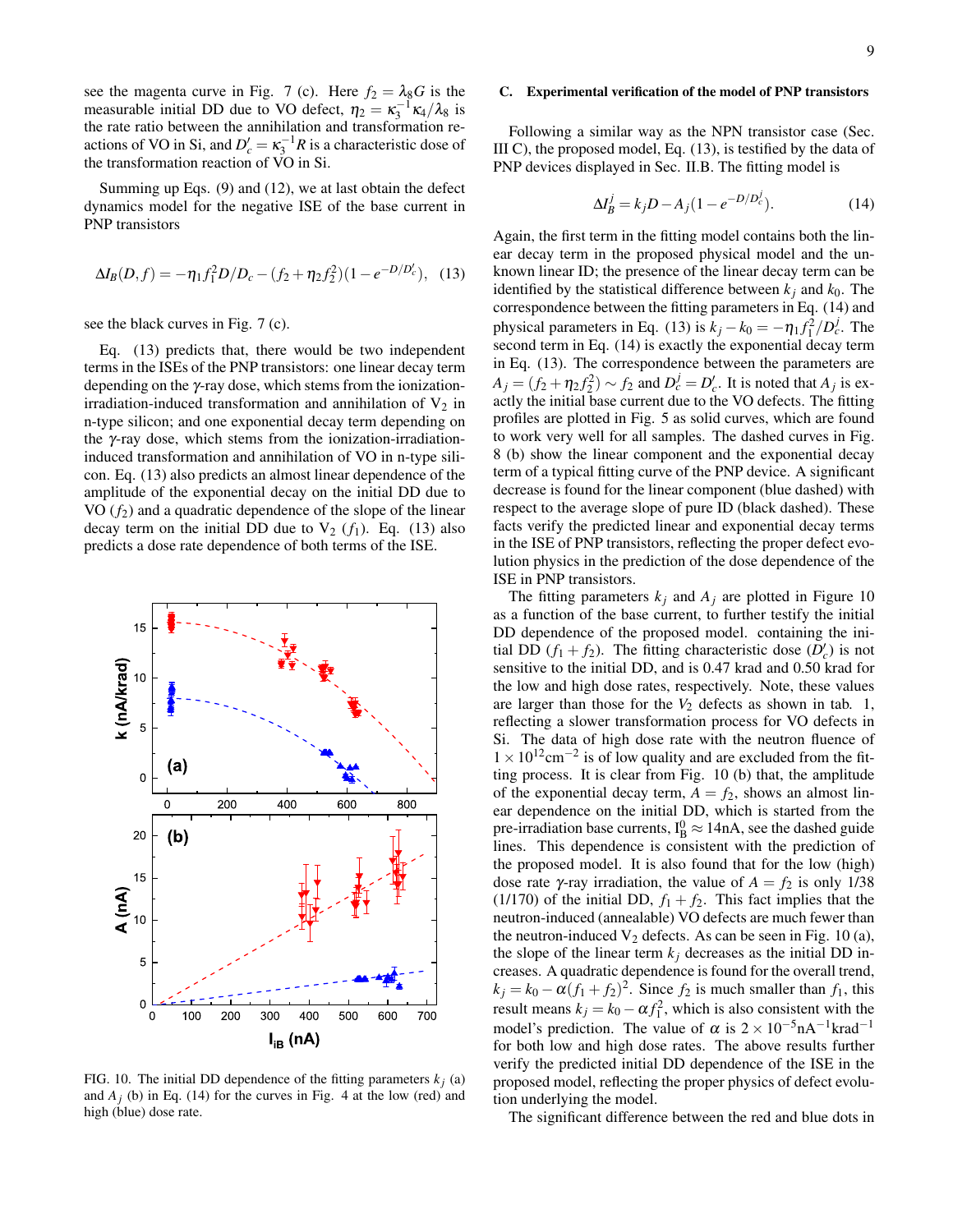Fig. 10 reflects the dose-rate dependence of the ISE predicted by the model. The reason is that the ionization-induced defect transformation and annihilation becomes stronger for lower dose rate irradiation. This fact readily explains the dose rate dependence of the ISE in PNP transistors, which cannot be explained by the Coulomb interaction mechanism. Different from the NPN transistor case, the physical parameters cannot be calculated from the fitting parameters.

#### V. PERSPECTIVE

Several important works should be carried out in future investigations on the ISEs of silicon bipolar transistors. The first is the DLTS characterization of the ionization-irradiationinduced evolution of the displacement defects in n-type and ptype silicon, which can provide direct evidences for the atomistic mechanisms of the ISEs. The second is the explicit dose rate dependence of the ISEs, from which the nature of the two underlying mechanisms, i.e., carrier-enhanced defect diffusion and recombination-enhanced defect reactions, can be further explored. The third and last is the behavior and mechanism of ISE due to *simultaneous* displacement and ionization irradiations. The displacement defect dynamics contains processes of fast generation, short-term annealing, and long-term annealing of displacement defects.<sup>2</sup> The above results show that the displacement defects during or after the long-term annealing process can be strongly modified by ionization irradiations. When the transistors are subjected to simultaneous displacement and ionization irradiations, which is the usual cases, the ionization irradiation can further dramatically alter the short-term annealing of displacement defects.<sup>42</sup> The behavior and mechanism of such a *simultaneous ISE* should be an important research subject for both basic researches and practical applications.

#### VI. CONCLUSION

In summary, the irradiation synergistic effect (ISE) is an important physical phenomenon to understand and predict the practical damages of semiconductor devices from the individual displacement and ionization irradiation experiments. In this work, we have made a concise review on the current investigation status of the effect in silicon bipolar transistors. We want to emphasize that, the existing experimental studies of the behavior of the effect are usually limited to fixed displacement fluence and/or fixed ionization dose, while the previous theoretical model encounters physical troubles to explain the dose rate dependence of the ISE.

Here, we describe in detail our recent investigations of the behavior of the effect and introduce our new mechanism of the effect. Our experimental investigation uses a variablefluence and dose neutron/γ-ray irradiation setup as well as a large sample size to explore the behavior of the ISE. Our theoretical investigation adopts a point of view of ionizationirradiation-induced evolution of displacement defects in Si, that is totally different from the Coulomb interaction mechanism in previous works. We demonstrate that both the positive and negative ISEs in NPN and PNP transistors can be fully and self-consistently explained by the same basic mechanism, i.e., the ionization-irradiation-induced transformation and annihilation of the displacement-irradiation-induced defects in silicon. However, as the electrically-active displacement defects and their transformation products are different for p-type and n-type silicon, the ISEs of NPN and PNP transistors show quite different behaviors. Specifically, the ionization-driven transformation and annihilation of active  $V_2$  defect in p-type silicon give arises to a positive ISE in NPN transistors containing an asymptotic growth and a linear decay term; the same processes of both active  $V_2$  and VO defects in n-type silicon give arises to a negative ISE in PNP transistors containing a linear and exponential decay terms. Both ISEs show a regular dependence on the initial displacement damage of the bipolar transistors, which can also be self-consistently explained by the defect evolution mechanism. The dose rate problem encountered by the previous Coulomb interaction mechanism can be naturally explained by the present model.

We believe that the uncovered behavior and mechanism of the ISEs will be helpful to predict the practical damage of silicon bipolar transistors. The developed experimental and modeling methods in our works can be extended to the investigation of ISEs in other semiconducting materials and devices.

## ACKNOWLEDGMENTS

This work was supported by the Science Challenge Project under Grant No. TZ2016003-1 and National Natural Science Foundation of China (NSFC) under Grant Nos. 51672023; 11634003; U1930402; 11404300.

- 2 J. Srour, C. J. Marshall, and P. W. Marshall, IEEE Transactions on Nuclear Science 50, 653 (2003).
- <sup>3</sup> P. V. Dressendorfer, *Basic Mechanisms for the New Millennium*, Tech. Rep. (Sandia National Labs., Albuquerque, NM (United States), 1998).
- <sup>4</sup> R. M. Fleming, C. Seager, D. Lang, and J. Campbell, Journal of Applied Physics 108, 063716 (2010).
- <sup>5</sup> H. J. Barnaby, R. D. Schrimpf, A. L. Sternberg, V. Berthe, C. R. Cirba, and R. L. Pease, IEEE Transactions on Nuclear Science 48, 2074 (2001).
- <sup>6</sup> H. J. Barnaby, S. K. Smith, R. D. Schrimpf, D. M. Fleetwood, and R. L. Pease, IEEE Transactions on Nuclear Science 49, 2643 (2002).

<sup>∗</sup> kwungyusung@gmail.com

<sup>†</sup> suhuaiwei@csrc.ac.cn

<sup>&</sup>lt;sup>1</sup> T. R. Oldham and F. McLean, IEEE transactions on nuclear science 50, 483 (2003).